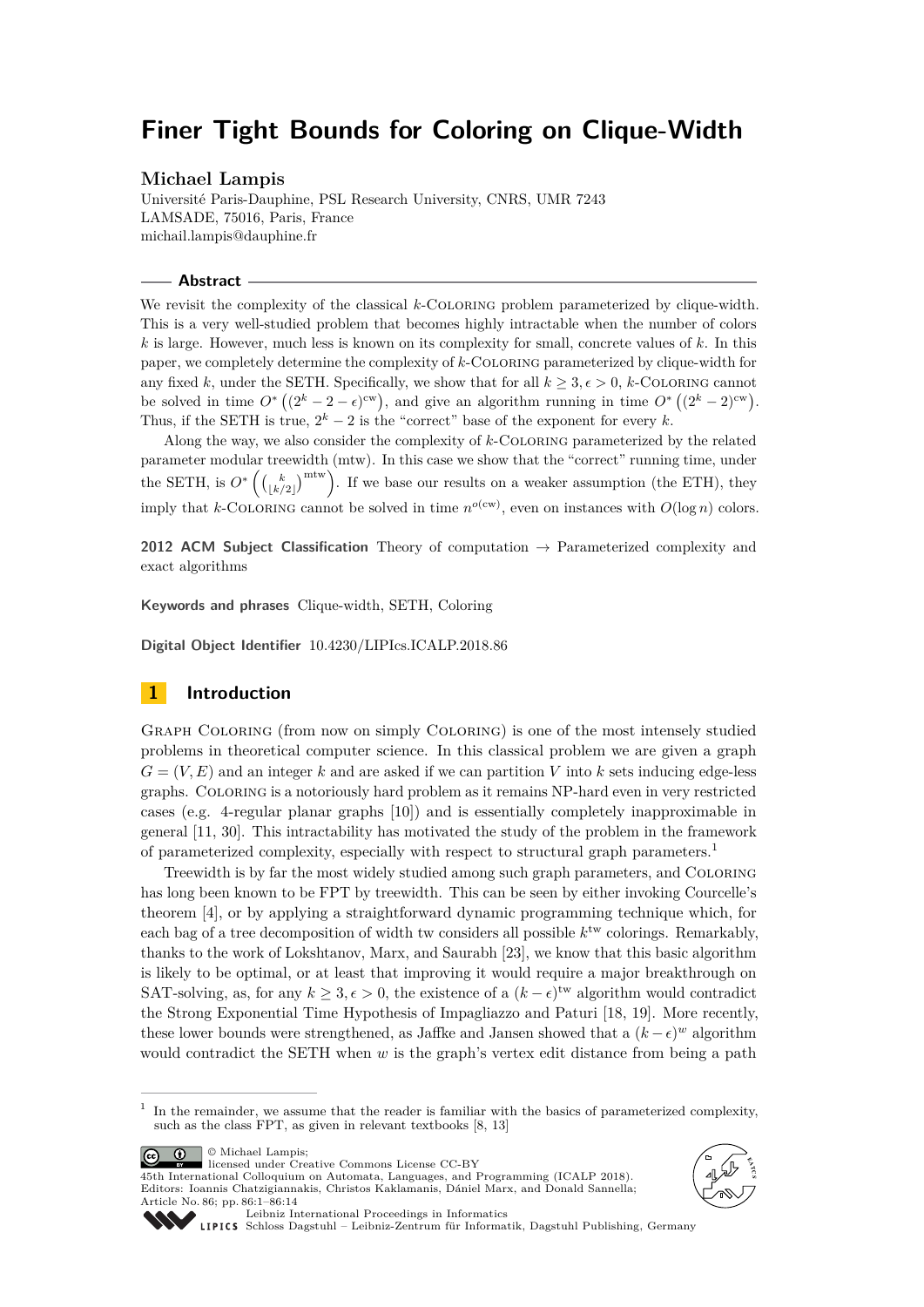#### **86:2 Finer Tight Bounds for Coloring on Clique-Width**

[\[20\]](#page-12-7). The same paper showed that the trivial algorithm can, however, be improved when one considers more restrictive parameters, such as vertex cover, but still not to the point that the base of the exponent becomes a constant. These results thus paint a very clear picture of the complexity of Coloring with respect to treewidth and its restrictions.

One of the drawbacks of treewidth is that it does not cover dense graphs, even if they have a very simple structure. This has led to the introduction of clique-width, which is by now (arguably) the second most well-studied parameter. The complexity of Coloring parameterized by clique-width has also been investigated. Even though Coloring is polynomial-time solvable when clique-width is constant, the best known algorithm for this case runs in time  $n^{2^{O(cw)}}$  [\[21\]](#page-12-8). Fomin et al. [\[14\]](#page-12-9) showed that COLORING is not FPT for clique-width (under standard assumptions), and this was recently followed up by Golovach et al. [\[17\]](#page-12-10) who showed, somewhat devastatingly, that the aforementioned algorithm is likely to be optimal, as an algorithm running in  $n^{2^{o(cw)}}$  would contradict the ETH. The problem thus seems to become significantly harder for clique-width, and this has, in part, motivated the study of alternative dense graph parameters, such as split-matching width [\[28\]](#page-13-3), modular-width [\[15\]](#page-12-11), and twin cover [\[16\]](#page-12-12), all of which make COLORING FPT.

**Contribution.** Although the results mentioned above demonstrate a clear jump in the complexity of Coloring when moving from treewidth to clique-width, we observe that they leave open a significant hole: all the aforementioned hardness results for clique-width ([\[14,](#page-12-9) [17\]](#page-12-10)) only apply to the case where *k* is large (polynomially related to the size of the graph). It is not hard to see that the problem becomes significantly easier if both cw and *k* are assumed to have moderate values; indeed Coloring is FPT when parameterized by  $cw+k$  [\[21\]](#page-12-8). Since the case where *k* is relatively small is arguably the most interesting scenario for most applications, we are strongly motivated to take a closer look at the complexity of Coloring parameterized by clique-width, in order to obtain a more fine-grained and quantitative estimate of the "price of generality" for this problem *for each fixed value of k*. Our aim is to reach tight bounds that paint a crisper picture of the complexity of the problem than what can be inferred by lower bounds parameterized only by clique-width, in the same way that the results of [\[23\]](#page-13-1) do for *k*-Coloring on treewidth.

The main result of this paper is a lower bound which states that for all  $k \geq 3, \epsilon > 0$ , *k*-COLORING cannot be solved in time  $O^*((2^k - 2 - \epsilon)^{cw})$ , unless the SETH is false. This result gives a concrete, detailed answer to the question of how much the complexity of 3- Coloring, 4-Coloring, and generally *k*-Coloring, increases as one moves from treewidth to clique-width. As in the lower bound of [\[23\]](#page-13-1), this result is established through a reduction from SAT. The main challenge here is that we need to pack a much larger amount of information per unit of width, and in particular that the graph induced by most label sets must be edge-less (otherwise many of the  $2<sup>k</sup> - 2$  choices we need to encode would be invalid). We work around this difficulty by a delicate use of the rename operation used in clique-width expressions.

Though having  $2<sup>k</sup> - 2$  in the base of the running time may seem somewhat curious (and certainly less natural than the  $k^{\text{tw}}$  bounds of [\[23\]](#page-13-1)), we then go on to prove that this is the "correct" bound by giving a matching algorithm. The algorithm is based on standard DP techniques (including subset convolution [\[1,](#page-11-0) [29\]](#page-13-4)), but requires a non-standard trick that "looks ahead" in the decomposition to lower the table size from  $(2^k-1)^{cw}$  to  $(2^k-2)^{cw}$ . This improves the previously known DP algorithm of [\[21\]](#page-12-8), which runs in  $O^*$  ( $4^{k \cdot \text{cw}}$ ).

Beyond these results for clique-width we also consider the closely related parameters modular treewidth and modular pathwidth, which have more recently been considered as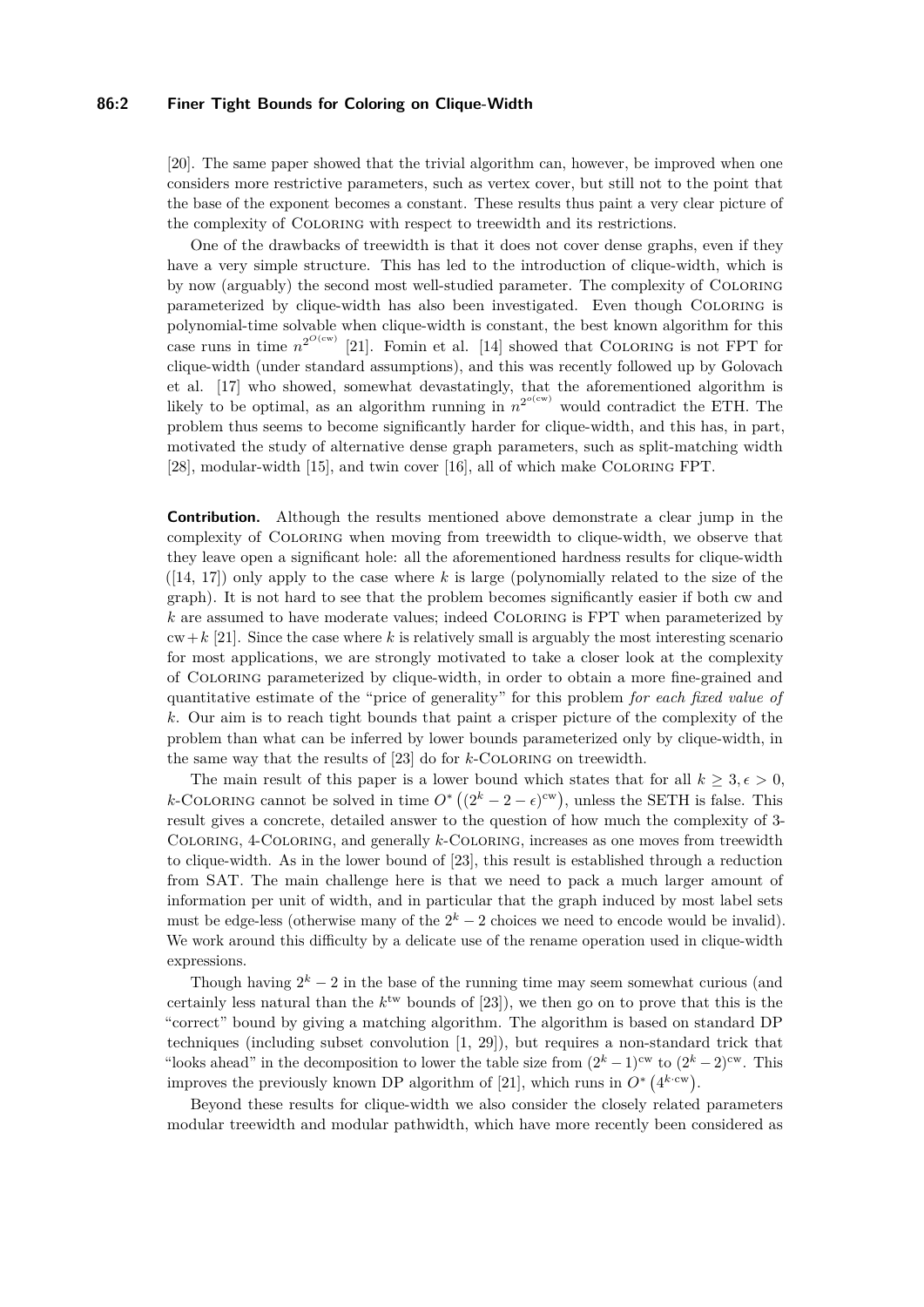more restricted versions of clique-width [\[25,](#page-13-5) [27\]](#page-13-6). The modular treewidth of a graph *G* is

defined as the treewidth of the graph obtained from *G* if one collapses each twin class into a single vertex, where two vertices are twins if they have the same neighbors. By slightly altering our results for clique-width we tightly characterize the complexity of *k*-Coloring for these parameters: the problem is solvable in time  $O^* \left( \binom{k}{\lfloor k/2 \rfloor}^{\text{mtw}} \right)$ , but not solvable in  $O^*((\binom{k}{\lfloor k/2 \rfloor}-\epsilon)^{\text{mpw}})$  under the SETH. Using the same reduction but relaxing the hypothesis to the ETH, we show that *k*-COLORING cannot be solved in time  $n^{o(\text{mpw})}$ , and hence neither in time  $n^{o(cw)}$  even on instances where  $k = O(\log n)$ . This can be seen as a strengthening of the lower bound of [\[14\]](#page-12-9), which applies only to clique-width and uses  $\Omega(n)$  colors. Our result is incomparable to the more recent double-exponential bound of [\[17\]](#page-12-10) as it applies to the more restricted case where the number of colors is logarithmic, and is tight for this case. Indeed, any reduction giving a double-exponential bound, such as the one in [\[17\]](#page-12-10), must inevitably use more than log *n* colors, otherwise it would contradict the aforementioned algorithms.

**Non-binary CSPs.** We mention as a secondary contribution of this paper a proof that, under the SETH, *n*-variable CSPs over an alphabet of size *B* cannot be solved in time  $(B - \epsilon)^n$ , for any  $B, \epsilon$ . The interest of such a result is not so much technical (its proof is implicit in previous SETH-based bounds, going back to [\[23\]](#page-13-1)), as conceptual. Such CSPs provide a convenient starting point for a SETH-based lower bound for *any base* of the exponential and hence allow us to isolate a technical part of such proofs from the main part of the reduction. This explicit statement on the hardness of CPSs has allowed the proofs of this paper to be significantly shortened, and may facilitate the design of other SETH-based hardness proofs.

## **2 Definitions and Preliminaries**

We use standard graph-theoretic notation and assume that the reader is familiar with the basics of parameterized complexity, as well as standard notions such as treewidth [\[8,](#page-12-5) [13\]](#page-12-6). Let us recall the definition of clique-width (see [\[6,](#page-12-13) [5\]](#page-12-14) for more details). A labeled graph *G* has clique-width *w* if it can be constructed using *w* labels and the following four basic operations: Introduce(*i*), for  $i \in \{1, \ldots, w\}$ , which constructs a single-vertex graph whose vertex has label *i*; Union( $G_1, G_2$ ), which constructs the disjoint union of two labeled graphs of clique-width *w*; Rename $(i, j)$  which changes the label of all vertices labeled *i* to *j*; and  $\text{Join}(i, j)$  which adds all possible edges between vertices labeled *i* and vertices labeled *j*. Computing a graph's clique-width is NP-hard [\[12\]](#page-12-15), and the best currently known approximation is exponential in clique-width [\[26\]](#page-13-7). In this paper, we will often assume that we are given together with a graph *G*, a clique-width expression constructing *G*. Since most of our results are negative, this only makes them stronger, as it shows that our lower bounds do not rely on the hardness of computing clique-width. We view a clique-width expression as a rooted binary tree, where the sub-tree rooted in each internal node represents the corresponding sub-graph of *G*. We use  $cw(G)$  to denote the minimum number of labels needed to construct a clique-width expression of *G*, and  $\text{tw}(G)$ ,  $\text{pw}(G)$  to denote the treewidth and pathwidth of *G* respectively.

In a graph  $G = (V, E)$  we say that  $u, v \in V$  are false twins if  $N(u) = N(v)$  and true twins if  $N[u] = N[v]$ , where  $N[u] = N(u) \cup \{u\}$  denotes the closed neighborhood of *u*. We say that *u, v* are twins if they are true or false twins. We note that in any graph *G* the partition of vertices into twin classes is always unique, as the property of being twins is an equivalence relation [\[22\]](#page-13-8). Let  $G^t$  be the graph obtained from  $G$  by deleting from each twin class all but a single vertex. We define (following [\[25\]](#page-13-5)) the modular treewidth of  $G$ , denoted mtw $(G)$ , as  $tw(G<sup>t</sup>)$ , and similarly the modular pathwidth mpw(*G*) as  $pw(G<sup>t</sup>)$ .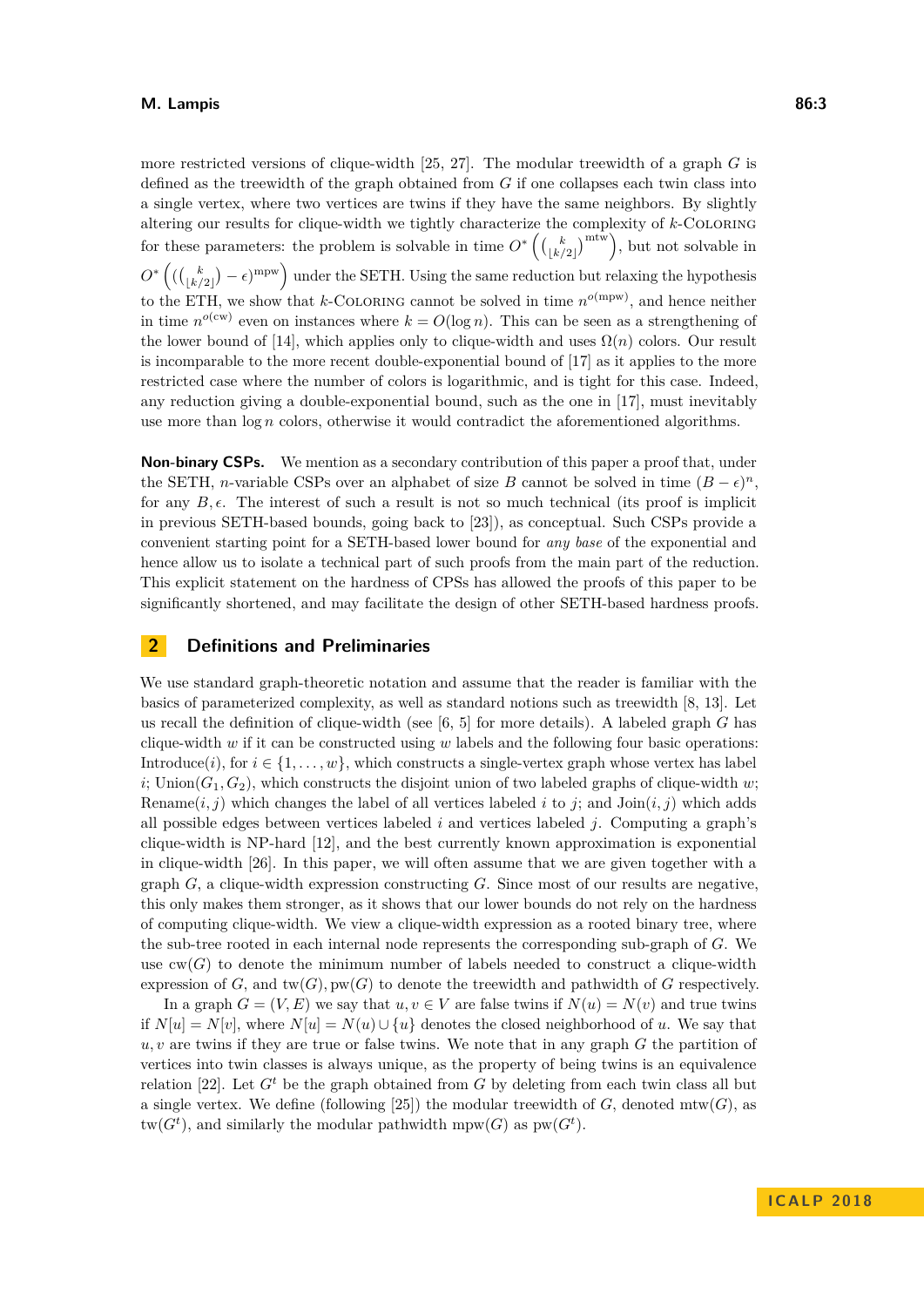#### **86:4 Finer Tight Bounds for Coloring on Clique-Width**

<span id="page-3-1"></span>► **Lemma 1.** *For all*  $G$ *,*  $pw(G) \geq mpw(G) \geq cw(G) - 2$  *and*  $pw(G) \geq mpw(G) \geq mtw(G)$ .

The Exponential Time Hypothesis (ETH) of Impagliazzo, Paturi, and Zane [\[19\]](#page-12-4) states that there exists a constant  $c_3 > 1$  such that 3-SAT on instances with *n* variables cannot be solved in time  $c_3^n$ . If the ETH is true then we can define, for all  $q \geq 3$  a constant  $c_q > 1$  such that *q*-SAT, that is, SAT on instances where clauses have maximum size *q*, cannot be solved in time  $c_q^n$ . The Strong Exponential Time Hypothesis (SETH) [\[18\]](#page-12-3) states that  $\lim_{q\to\infty} c_q = 2$ , or equivalently that, for each  $\epsilon > 0$  there exists a *q* such that *q*-SAT cannot be solved in  $(2 - \epsilon)^n$ . We note that sometimes a slightly weaker form of the SETH is used, which states simply that SAT cannot be solved in  $(2 - \epsilon)^n$  for any  $\epsilon > 0$ . The two formulations are not currently known to be equivalent. In this paper we use the original, stronger formulation of [\[18\]](#page-12-3) (see also e.g. [\[7\]](#page-12-16)) which assumes that  $c_q$  tends to 2.

For any  $q, B \geq 2$  we define the  $q$ -CSP-*B* problem as follows: we are given a set X of *n* variables which take values in  $\{1, \ldots, B\}$ , and a set C of q-constraints on X. A q-constraint c is defined by an ordered tuple  $V(c)$  of *q* variables of *X*, and a set  $S(c) \subseteq \{1, \ldots, B\}^q$  of satisfying assignments for *c*. The question is whether there exists an assignment  $\sigma: X \to \{1, \ldots, B\}$ which satisfies all constraints  $c \in \mathcal{C}$ . We say that a constraint  $c \in \mathcal{C}$  is satisfied if applying  $\sigma$ to  $V(c)$  produces a tuple of assignments that appears in  $S(c)$ . To simplify presentation, we will assume that in the input the list  $S(c)$  of the at most  $B<sup>q</sup>$  satisfying assignments of each constraint is given explicitly, and that a  $q$ -CSP- $B$  instance is allowed to contain constraints on fewer than *q* variables (as we can add dummy variables to a constraint).

# **3 SETH and Non-binary CSPs**

The SETH states, informally, that as SAT clauses become larger, eventually the best algorithm for SAT is simply to try out all possible assignments to all variables. In this section we show that the same is essentially true for CSP with a larger, non-binary alphabet. The interest in presenting such a result is that very often we seek to prove a SETH-based lower bound showing that a problem does not admit an algorithm running in *c <sup>w</sup>*, for some constant *c* and width parameter *w* (such as treewidth, or in our case clique-width). This becomes complicated when we reduce directly from SAT if *c* is not a power of 2 as one cannot make a one-to-one correspondence between binary SAT variables and "units of width" (in our case labels) in the new instance, which are intended to encode *c* choices. As a result, essentially all known SETH lower bounds of this form include as part of their construction a group gadget, which maps every *t* variables of the original SAT instance to *p* elements of the new problem, for appropriately chosen integers *p, t* (see e.g. [\[3,](#page-12-17) [9,](#page-12-18) [20,](#page-12-7) [23\]](#page-13-1)). Such gadgets are, however, often cumbersome to design, because they require a problem-specific trick that expresses a mapping of assignments from a binary to a non-binary domain. We therefore prefer to construct a custom-made CSP with a convenient running time bound, which will later allow us to reduce directly to the problem we are interested in (COLORING on clique-width), in a way that maps exactly one variable to one clique-width label. This will allow our SETH-based bounds to be significantly simplified, as we will no longer have to worry about a discrepancy between the bases of the exponentials.

<span id="page-3-0"></span>▶ **Theorem 2.** For any  $B \geq 2$ ,  $\epsilon > 0$  we have the following: if the SETH is true, then there *exists a q such that n-variable q-CSP-B cannot be solved in time*  $O^*((B - \epsilon)^n)$ *.*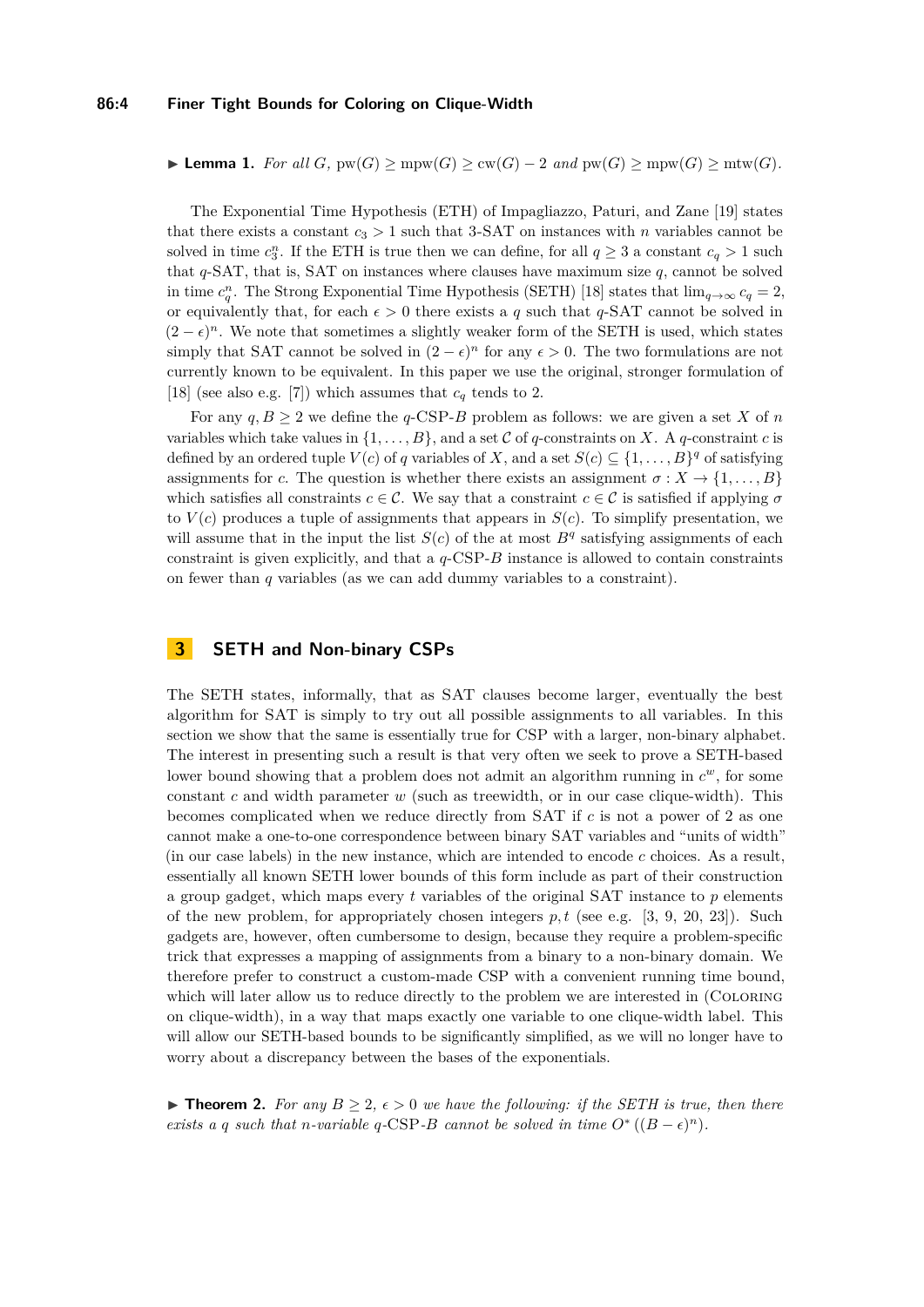# <span id="page-4-1"></span>**4 SETH-based Lower Bound for Clique-width**

In this section we present our main lower bound result stating that *k*-Coloring cannot be solved in time  $O^*((2^k - 2 - \epsilon)^{cw})$ , for any  $k \geq 3, \epsilon > 0$ , under the SETH. In Section [4.1](#page-4-0) we present some basic gadgets that will also be of use in our lower bound for modular pathwidth (Section [5\)](#page-9-0). We then present the main part of the proof in Section [4.2.](#page-6-0)

## <span id="page-4-0"></span>**4.1 List Coloring and Basic Gadgets**

The high-level machinery that we will make use of in our reduction consists of two major points: first, we would like to be able to express implication constraints, that is, constraints of the form "if vertex *u* received color  $c_1$ , then vertex *v* must receive color  $c_2$ "; second, we would like to express disjunction constraints of the form "at least one of the vertices of the set  $S \subseteq V$  must take a special color 1". We build this machinery in the following steps: first, we show that we can (almost) equivalently produce an instance of the more general LIST Coloring problem; then we use the ability to construct lists to make *weak edge gadgets*, which for a given pair of vertices  $(u_1, u_2)$  rule out a specific pair of assigned colors; using these weak edges we construct the aforementioned implication gadgets; and finally we are able to implement OR constraints using paths on vertices with appropriate lists.

We give all details for these constructions below. We remark however, for the convenience of the reader, that a high-level understanding of the informal meaning of implication gadgets and OR gadgets (precisely stated in Lemmata [7,](#page-5-0) [10\)](#page-6-1) is already sufficient to follow the description of the main part of the reduction, given in Section [4.2.](#page-6-0) See also Figure [1.](#page-5-1)

List Coloring. To simplify the presentation of our reduction it will be convenient to use a slightly more general problem. In LIST COLORING, we are given a graph *G* and a list of possible colors associated with each vertex and are asked if there is a proper coloring such that each vertex uses a color from its list. This problem clearly generalizes *k*-Coloring, as all lists may be  $\{1, \ldots, k\}$ . We will make use of a reduction in the opposite direction.

► **Lemma 3.** *There is a polynomial-time algorithm which, given an instance of* LIST COL-ORING *on a graph G* where all lists are subsets of  $\{1, \ldots, k\}$ , transforms it into an equivalent *instance of*  $k$ -COLORING *on a graph*  $G'$ . Furthermore, the algorithm transforms a clique-width *expression of G with* cw *labels, to a clique-width expression of*  $G'$  *with*  $cw + k$  *labels. If all twins of G share the same list, the algorithm transforms a modular path decomposition of width* mpw *for G, to a modular path decomposition of G*<sup> $\prime$ </sup> *of width* mpw + *k.* 

**Weak Edges and Implications.** Normally, the existence of an edge  $(u, v)$  in an instance of COLORING forbids the vertices  $u, v$  from obtaining the same color, whatever that color may be. We will find it convenient to construct edges that forbid only a specific pair of colors from appearing on *u, v*, while allowing any other combination of colors to be used on these two vertices. Similar versions of this gadget have appeared before, for example [\[23,](#page-13-1) [24\]](#page-13-9).

**Definition 4.** For two vertices  $u_1, u_2$  of a graph *G* and two colors  $c_1, c_2$  a  $(c_1, c_2)$ *-weak edge* from *u*<sup>1</sup> to *u*<sup>2</sup> consists of the following:

- **1.** Three new vertices  $v_1, v_2, v_3$  such that  $\{u_1, v_1, v_2, v_3, u_2\}$  induces a path in this order, with endpoints  $u_1, u_2$ , and  $v_1, v_2, v_3$  having no edges to the rest of *G*.
- **2.** If  $c_1 \neq c_2$  let  $c'$  be a color distinct from  $c_1, c_2$ . We assign to  $v_1, v_2, v_3$  the lists  $\{c_1, c_2\}, \{c_2, c'\}, \{c_2, c'\}.$  If  $c_1 = c_2$ , we assign lists  $\{c_1, c'\}, \{c', c''\}, \{c_1, c''\}$  to  $v_1, v_2, v_3$ respectively, where  $c', c''$  are two distinct colors, different from  $c_1$ .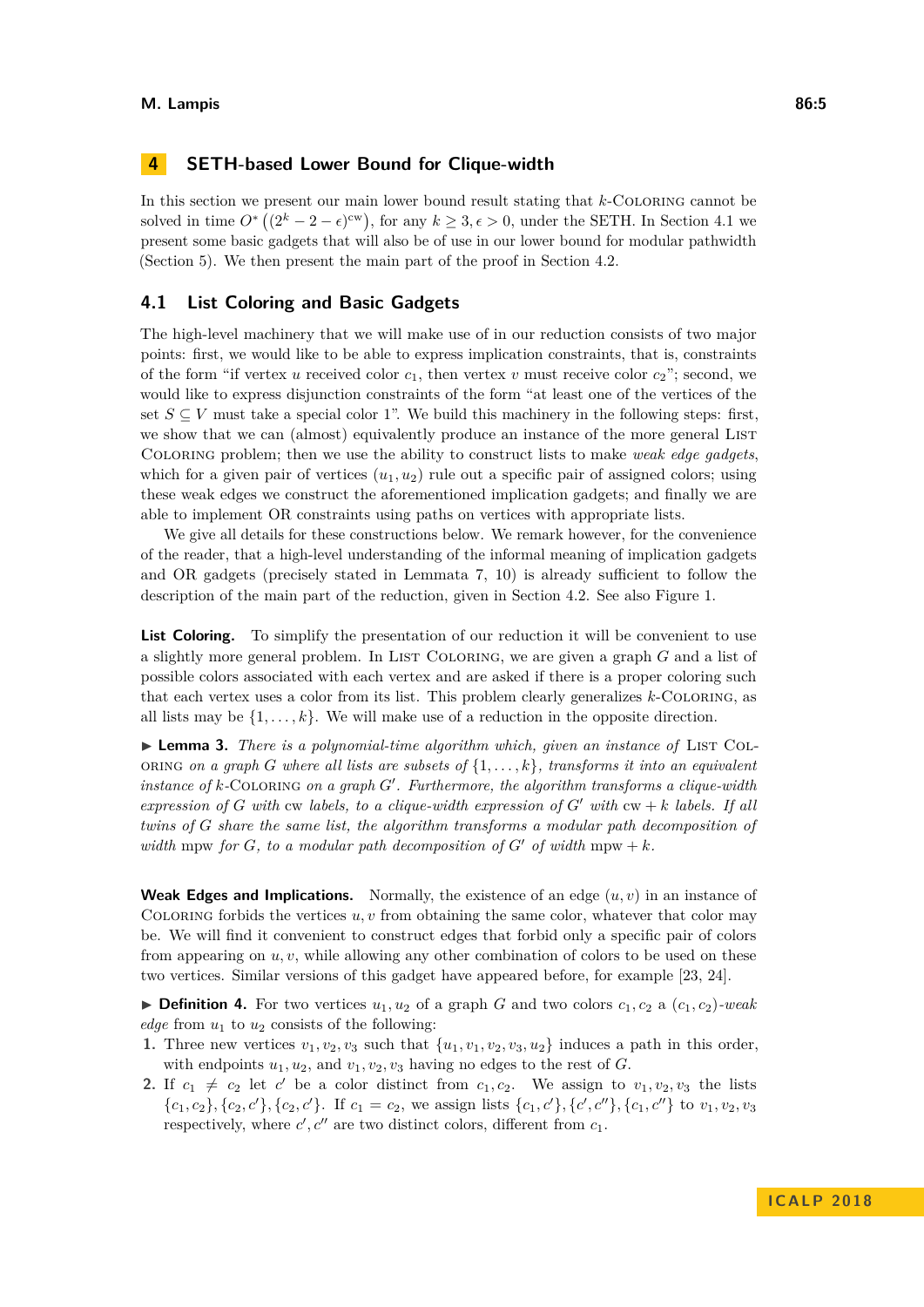<span id="page-5-1"></span>

**Figure 1** Basic gadgets, where empty vertices are internal and solid vertices are endpoints that will be connected to the rest of the graph. On the left, a weak edge that forbids the combination (1*,* 5) on its endpoints. In the middle, an implication that forces color 2 on the right if color 1 is used on the left. On the right an OR gadget: one of the solid vertices must take color 1.

**I Lemma 5.** Let G be an instance of LIST COLORING that contains a  $(c_1, c_2)$ -weak edge *from*  $u_1$  *to*  $u_2$ *. Then G does not admit a valid coloring that assigns colors*  $(c_1, c_2)$  *to*  $(u_1, u_2)$ *. Furthermore, if G*<sup>0</sup> *denotes the graph obtained by deleting the internal vertices of the weak edge, any proper list coloring of*  $G'$  that does not assign  $c_1$  to  $u_1$  or does not assign  $c_2$  to  $u_2$ *can be extended to a proper list coloring of G.*

Let us now use the weak edges we have defined above to construct an implication gadget. The intuitive meaning of placing an implication gadget from a vertex  $u_1$  to a vertex  $u_2$  is to impose the constraint that if  $u_1$  is assigned color  $c_1$ , then  $u_2$  must be assigned color  $c_2$ .

▶ **Definition 6.** For two vertices  $u_1, u_2$  and two colors  $(c_1, c_2)$  a  $(c_1 \rightarrow c_2)$ -implication from vertex  $u_1$  to vertex  $u_2$  is constructed as follows: for each color  $c' \neq c_2$ , we add a  $(c_1, c')$ -weak edge from  $u_1$  to  $u_2$ .

<span id="page-5-0"></span>**Lemma 7.** Let G be an instance of LIST COLORING that contains a  $(c_1 \rightarrow c_2)$ -implication *from u*<sup>1</sup> *to u*2*. Then G does not admit a list coloring that gives color c*<sup>1</sup> *to u*<sup>1</sup> *and a color*  $c' \neq c_2$  *to*  $u_2$ . Furthermore, if *G*<sup> $\prime$ </sup> is the graph obtained from *G* by deleting the internal *vertices of the implication gadget, any coloring of*  $G'$  that either does not assign  $c_1$  to  $u_1$ , or assigns  $c_2$  *to*  $u_2$  *can be extended to a coloring of G.* 

▶ Lemma 8. Let *G* be an instance of LIST COLORING, and *G*<sup>*'*</sup> be the graph obtained from *G by replacing every*  $(c_1, c_2)$ *-weak edge or*  $(c_1 \rightarrow c_2)$ *-implication gadget with endpoints*  $u_1, u_2$ *with an edge*  $(u_1, u_2)$  (or simply deleting the internal vertices of the weak edge if  $(u_1, u_2)$ ) *already exists).* Then  $pw(G) \leq pw(G') + 3$ .

**OR gadgets.** We will also make use of a gadget that forces any valid list coloring of a graph to assign a special color 1 to one vertex out of a set of vertices. Invariably, the idea will be that this will be a color that activates some implications, allowing us to propagate information about the coloring between parts of the graph. We recall that a similar version of an OR gadget was also used in [\[23\]](#page-13-1).

 $\triangleright$  **Definition 9.** An OR gadget on an independent set of vertices *S*, denoted OR(*S*), is constructed as follows: we assign list  $\{1, 2, 3\}$  to all vertices of *S*; we construct a new set *S*<sup>*'*</sup> of internal vertices (that will not be connected to the rest of *G*), such that  $|S'| = |S| + 1$  and  $S \cup S'$  induces a path alternating between vertices of *S* and *S*<sup>'</sup>; we assign list {2, 3} to all vertices of  $S'$ , except the two endpoints of the path, which receive lists  $\{2\}$ ,  $\{3\}$ , respectively.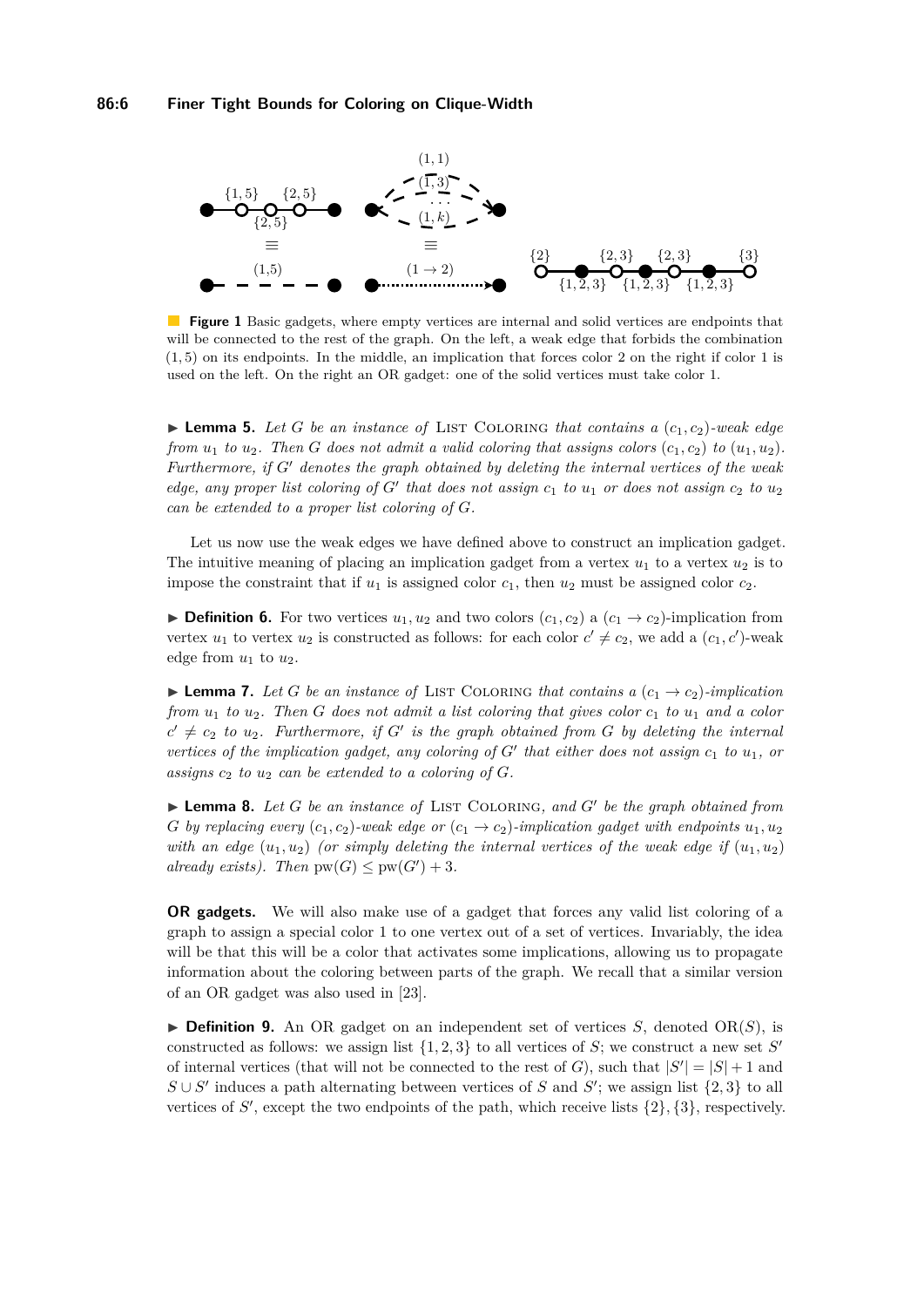

**Figure 2** Left: high-level view of the reduction. Rows correspond to variables, columns to constraints. Here, variable  $x_1$  appears in constraints  $c_0, c_1, c_3, c_4$ . Right: connections between the OR gadgets  $OR(S_j)$  and the  $V_i^j, U_i^j$  sets. Giving color 1 to  $a_1$  represents selecting this assignment. This forces the use of some colors in  $V_1^{0,a_1}$  and the complementary set in  $U_1^{0,a_1}$ .

<span id="page-6-1"></span> $\blacktriangleright$  **Lemma 10.** If *G* is a LIST COLORING *instance that contains an OR(S) gadget then <i>G does not admit a list coloring that does not use color* 1 *in any vertex of S. Furthermore, for any vertex*  $u \in S$ *, there exists a proper list coloring of the graph induced by the gadget that assigns color* 1 *only to u.*

## <span id="page-6-0"></span>**4.2 Reduction for Clique-width**

<span id="page-6-2"></span>▶ **Theorem 11.** *For any*  $k \geq 3, \epsilon > 0$ , *if there exists an algorithm solving k*-*coloring in time*  $O^*((2^k-2-\epsilon)^{\text{cw}})$ , where cw *is the input graph's clique-width*, then the SETH is false.

The proof of Theorem [11](#page-6-2) consists of a reduction from a CSP produced by Theorem [2.](#page-3-0) Before giving details, let us give some intuition. Our new instance will be a graph and a clique-width expression with, roughly, *n* labels, where *n* is the number of variables of the CSP instance. The set of colors used in each label will encode the value given to a variable in a satisfying assignment. As a result, with  $k$  colors, we will have  $2^k - 2$  encodings available, as every label set uses at least one color, but will never use all *k* colors. To verify that these assignments are correct, we will construct for each constraint an OR gadget which forces the use of color 1 on a vertex representing a particular assignment. This assignment dictates the value of each variable of the constraint, and therefore the set of colors used in some of our label sets. To verify that the assignment is consistent we use implication gadgets that force some auxilliary vertices to receive the complement of the colors dictated by the constraint assignment, and then connect these with the vertices encoding the true assignment. If the assignment used is truly consistent, these edges will end up being properly colored.

**Construction.** We are given  $k \geq 3$ ,  $\epsilon > 0$ . Let  $B = 2^k - 2$ . Let *q* be the smallest integer such that *n*-variable *q*-CSP-*B* does not admit an  $O^*((B - \epsilon)^n)$  algorithm. According to Theorem [2,](#page-3-0) *q* exists if the SETH is true, and it depends only on  $B$ ,  $\epsilon$ . Consider an arbitrary *n*-variable instance of *q*-CSP-*B*, call it  $\phi$ . We use the existence of the supposed  $O^*((2^k - 2 - \epsilon)^{cw})$ algorithm to obtain an  $O^*((B - \epsilon)^n)$  algorithm that decides  $\phi$ , contradicting the SETH.

We define in some arbitrary way a translation function *T* which, given a value  $v \in$  $\{1, \ldots, B\}$  returns a non-empty proper subset of  $\{1, \ldots, k\}$ . We make sure that *T* is defined in such a way that it is one-to-one; this is possible since the number of non-empty proper subsets of  $\{1, \ldots, k\}$  is exactly  $B = 2^k - 2$ .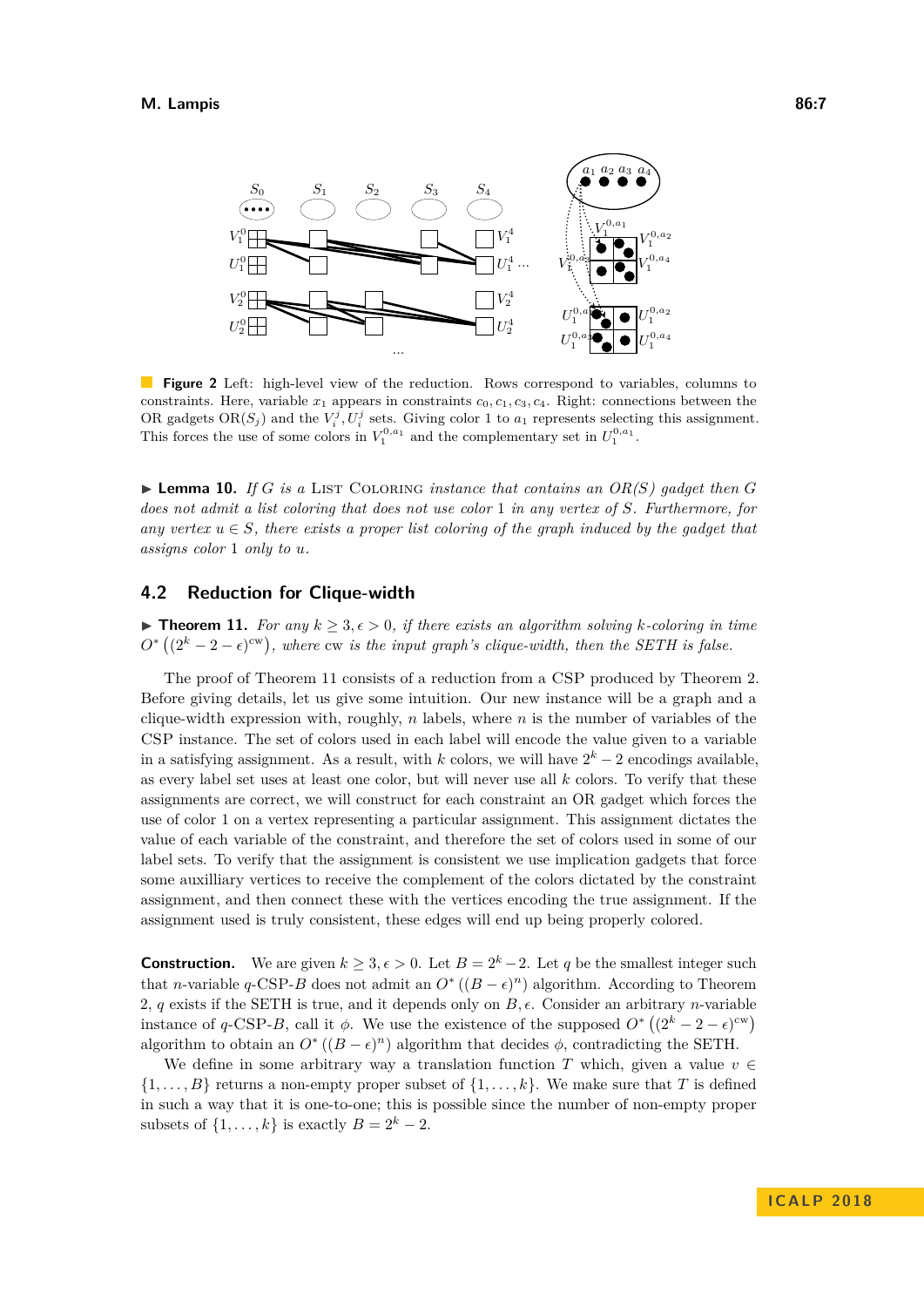#### **86:8 Finer Tight Bounds for Coloring on Clique-Width**

Let  $X = \{x_1, \ldots, x_n\}$  be the set of the *n* variables of the *q*-CSP-*B* instance and  $C =$  ${c_0, \ldots, c_{m-1}}$  the set of its *m* constraints. Let  $L = 3m(nk + 1)$ . We now construct our graph, where if we don't specify the list of a vertex it can be assumed to be  $\{1, \ldots, k\}$ . For each  $j \in \{0, \ldots, L-1\}$  we do the following:

- <span id="page-7-3"></span>**1.** Let  $j' = j \mod m$  and let *S* be the set of satisfying assignments of the constraint  $c_{j'}$ . We construct an independent set of vertices  $S_j$  that contains a vertex for every assignment of *S*. We construct an OR(*S<sup>j</sup>* ) gadget on these vertices.
- <span id="page-7-1"></span>**2.** For each  $x_i$  which appears in  $c_j$  and for each assignment  $a \in S$  we do the following:
	- **a.** Let  $v \in \{1, ..., B\}$  be the value given to  $x_i$  by the assignment *a*. Construct an independent set  $V_i^{j,a}$  of  $|T(v)|$  vertices and an independent set  $U_i^{j,a}$  of  $k - |T(v)|$ vertices. Recall that  $T(v)$ , the translation function, returns a set of size between 1 and  $k-1$ , so both these sets are non-empty.
	- **b.** For each color  $c \in T(v)$  select a distinct vertex in  $V_i^{j,a}$  and add a  $(1 \rightarrow c)$ -implication gadget from the vertex that represents the assignment *a* in  $S_j$  to this vertex of  $V_i^{j,a}$ .
	- **c.** For each color  $c \in \{1, ..., k\} \setminus T(v)$  select a distinct vertex in  $U_i^{j,a}$  and add a  $(1 \rightarrow c)$ implication gadget from the vertex that represents the assignment  $a$  in  $S_i$  to this vertex of  $U_i^{j,a}$ .
	- **d.** Connect all vertices of  $U_i^{j,a}$  with all vertices of previously constructed sets  $V_i^{l,a'}$ , for all  $l < j$  and all assignments  $a'$ .

<span id="page-7-2"></span><span id="page-7-0"></span>This completes the construction, and we call the constructed LIST COLORING instance  $G(\phi)$ . The intended meaning is that the sets  $V_i^{j,a}$  will use a set of colors that encodes the value of the variable  $x_i$ , while the sets  $U_i^{j,a}$  will use colors from the complement of this set.

### $\blacktriangleright$  **Lemma 12.** *If*  $\phi$  *is a satisfiable q*-CSP*-B instance, then*  $G(\phi)$  *admits a proper list coloring.*

**Proof.** Suppose that we have a satisfying assignment for  $\phi$  which gives value  $v_i$  to variable  $x_i$ . The invariant we will maintain is that for all *j, a,* all vertices of sets  $V_i^{j,a}$  will use only colors from  $T(v_i)$ , while all vertices of sets  $U_i^{j,a}$  will use only colors from  $\{1,\ldots,k\} \setminus T(v_i)$ . As a result, all edges added in step [2d](#page-7-0) will be properly colored. The rest of the graph will be easy to color if we respect the informal meaning of OR and implication gadgets.

More specifically, for each  $OR(S_j)$  gadget we let  $j' = j \mod m$  and consider the constraint  $c_j$ . The supposed assignment to  $\phi$  assigns to the variables of the constraint values consistent with a satisfying assignment *a* of  $c_j$ . We give color 1 to the corresponding vertex of  $S_j$ . We use colors {2*,* 3} to color all remaining vertices of the OR gadget. Note that the OR gadget is connected to the rest of the graph only through implication gadgets activated by color 1. Hence, by Lemma [7](#page-5-0) we can remove all non-activated implication gadgets. For the remaining, activated implication gadgets we color their other endpoints, which are found in the sets  $V_i^{j,a}$ and  $U_i^{j,a}$  with the unique viable color. For every other assignment  $a' \neq a$  we color all vertices of  $V_i^{j,a'}$  using a color we used in  $V_i^{j,a}$ , and the vertices of  $U_i^{j,a'}$  using a color we used in  $U_i^{j,a}$ .

The promised invariant is maintained, as the vertices of  $V_i^{j,a}$  are forced to receive colors from  $T(v_i)$ , while vertices of  $U_i^{j,a}$  are forced to receive colors from the complementary set. Thus, all edges of step [2d](#page-7-0) are properly colored, and since we also properly colored the OR gadgets and implication gadgets, we have a proper coloring of the whole graph.

#### **Lemma 13.** *If*  $G(\phi)$  *admits a proper list coloring, then*  $\phi$  *is a satisfiable q*-CSP*-B instance.*

**Proof.** Suppose we have a list coloring of  $G(\phi)$  given by the function  $\mathbf{c}: V \to \{1, \ldots, k\}$ . For a set  $V' \subseteq V$  we will write  $c(V')$  to denote the set of colors used by **c** for vertices of  $V'$ , that is, **c**(*V*<sup> $\prime$ </sup>) = {*c* | ∃*u* ∈ *V*<sup> $\prime$ </sup>, **c**(*u*) = *c* }. Let *j* ∈ {0, ..., *L* − 1}, *j*<sup> $\prime$ </sup> = *j* mod *m*, and *S* be the set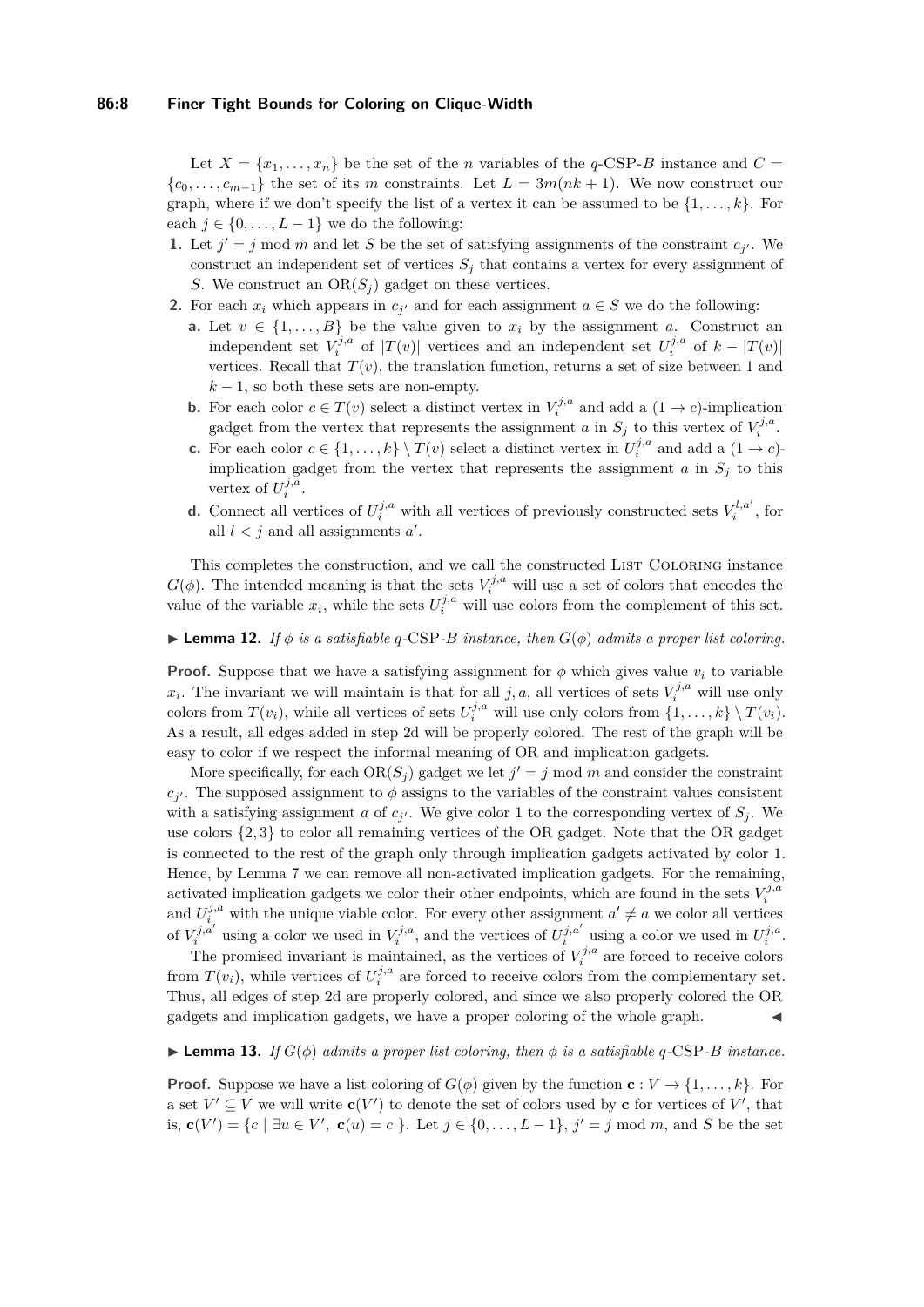#### **M. Lampis 86:9**

of satisfying assignment of the constraint  $c_j$ , which contains a variable  $x_i$ . Consider the set  $V_i^j = \bigcup_{a \in S} V_i^{j,a}$ . We define the *candidate assignment* of  $x_i$  at index j as  $v_i^j := T^{-1}(\mathbf{c}(V_i^j)).$ In other words, to obtain the candidate assignment for  $x_i$  at index  $j$ , we take the union of all colors used in  $V_i^{j,a}$ , and then translate this set back into a value in  $\{1,\ldots,B\}$ .

We observe that for all *i, j,* such that  $x_i$  appears in  $c_{j'}$ , where  $j' = j \mod m$ , there exists an assignment *a* such that  $\mathbf{c}(V_i^{j,a}) = \{1, \ldots, k\} \setminus \mathbf{c}(U_i^{j,a})$ . To see this, note that by Lemma [10,](#page-6-1) one of the vertices of the  $OR(S_i)$  gadget must have received color 1, say the vertex that corresponds to assignment *a*. All the implications incident on this vertex are therefore activated, which means that, if *a* gives value  $v \in \{1, \ldots, B\}$  to  $x_i$ , then  $\mathbf{c}(V_i^{j,a}) = T(v)$  and  $\mathbf{c}(U_i^{j,a}) = \{1, \ldots, k\} \setminus T(v)$  (because of the implications of steps [2b,](#page-7-1)[2c](#page-7-2) and Lemma [7\)](#page-5-0).

A key observation now is the following: for all  $j_2 > j_1$  and for all *i* such that variable  $x_i$ appears in constraints  $c_{j'_1}, c_{j'_2}$  with  $j'_1 = j_1 \mod m$ ,  $j'_2 = j_2 \mod m$ , we have  $\mathbf{c}(V_i^{j_1}) \subseteq \mathbf{c}(V_i^{j_2})$ . In other words, the set of colors used in  $V_i^j$  can only increase as *j* increases. To see this, suppose that there exists  $c \in \mathbf{c}(V_i^{j_1}) \setminus \mathbf{c}(V_i^{j_2})$ . As argued in the previous paragraph, there exists an assignment  $a_2$  such that  $\mathbf{c}(V_i^{j_2}) \supseteq \mathbf{c}(V_i^{j_2, a_2}) = \{1, \ldots, k\} \setminus \mathbf{c}(U_i^{j_2, a_2})$ . Because  $c \notin \mathbf{c}(V_i^{j_2, a_2})$  we must have  $c \in \mathbf{c}(U_i^{j_2, a_2})$ , but because of step [2d,](#page-7-0) all vertices of  $U_i^{j_2, a_2}$  are connected to all of  $V_i^{j_1}$ . Since  $c \in \mathbf{c}(V_i^{j_1})$ , this contradicts the correctness of the coloring.

The property established in the previous paragraph implies that for each *i* there exist at most *k* distinct candidate assignments  $v_i^j$  we can obtain for different values of *j*, as each assignment is obtained by translating the set of colors used in  $V_i^j$ , this set only increases, it always contains at least one color and at most  $k$  colors. Let us say that an index  $j_1$  is problematic if, for some  $i \in \{1, \ldots, n\}$  we have the following:  $x_i$  appears in constraint  $c_{j'_1}$ , where  $j'_1 = j_1 \mod m$ ; and if  $j_2$  is the minimum index such that  $j_2 > j_1 \mod x_i$  appears in constraint  $c_{j'_2}$ , where  $j'_2 = j_2 \mod m$ , then  $v_i^{j_1} \neq v_i^{j_2}$ . In other words, an index is problematic if the candidate assignment it produces for a variable disagrees with the candidate assignment produced for the same variable in the next index that involves this variable. It is not hard to see that there are at most *kn* problematic indices, because for each variable there are at most *k* problematic indices. Therefore, since  $L = 3m(nk + 1)$ , by pigeonhole principle, there exists an interval  $L'$  of at least  $3m$  consecutive non-problematic indices.

We now obtain an assignment for the original instance as follows: for each variable *i* we take an index  $j \in L'$  such that  $x_i$  appears in constraint  $c_{j'}$ , where  $j' = j \mod m$ , and give  $x_i$ the candidate value  $v_i^j$  from that index. Observe that, by the definition of  $L'$  the index we select is irrelevant, as all candidate values are constant throughout the interval  $L'$ .

We claim that this is a satisfying assignment. Suppose not, so there exists an unsatisfied constraint  $c_j$ . Because  $L'$  contains 3*m* consecutive indices, there exists three indices  $j_1$  $j_2 < j_3 \in L'$  such that  $j' = j_1 \mod m = j_2 \mod m = j_3 \mod m$ . We observe that for all variables  $x_i$  appearing in  $c_j$  we have given value  $v_i^{j_2}$ , that is the candidate value obtained at index  $j_2$ , since all indices in  $L'$  give the same candidate values to all variables.

Now, there exists a vertex in  $S_{j_2}$  that received color 1, representing an assignment *a*. If the assignment we produced is not consistent with  $a$ , there exists a variable  $x_i$  such that we have given  $x_i$  value  $v = v_i^{j_2}$ , while *a* gives it value  $v' \neq v$ . Consider now the set  $V_i^{j_2, a}$ . Because of the implication gadgets, it uses the colors  $T(v') \neq T(v)$ . If there exists  $c \in T(v) \setminus T(v')$ then  $c \in \mathbf{c}(U_i^{j_2, a})$ . But  $U_i^{j_2, a}$  is connected to all vertices of  $V_i^{j_1}$ , which, we assumed use all colors of  $T(v)$ , therefore also color *c*, contradicting the correctness of the coloring. If on the other hand there exists  $c \in T(v') \setminus T(v)$ , then since  $\mathbf{c}(V_i^{j_3}) = T(v)$ , there exists an *a'* such that  $\mathbf{c}(U_i^{j_3,a'}) = \{1,\ldots,k\} \setminus T(v)$ . Therefore,  $c \in \mathbf{c}(U_i^{j_3,a'})$ , while  $c \in \mathbf{c}(V_i^{j_2,a})$ , and by step [2d](#page-7-0) these sets are connected, again obtaining a contradiction. We therefore conclude that we must have a consistent satisfying assignment.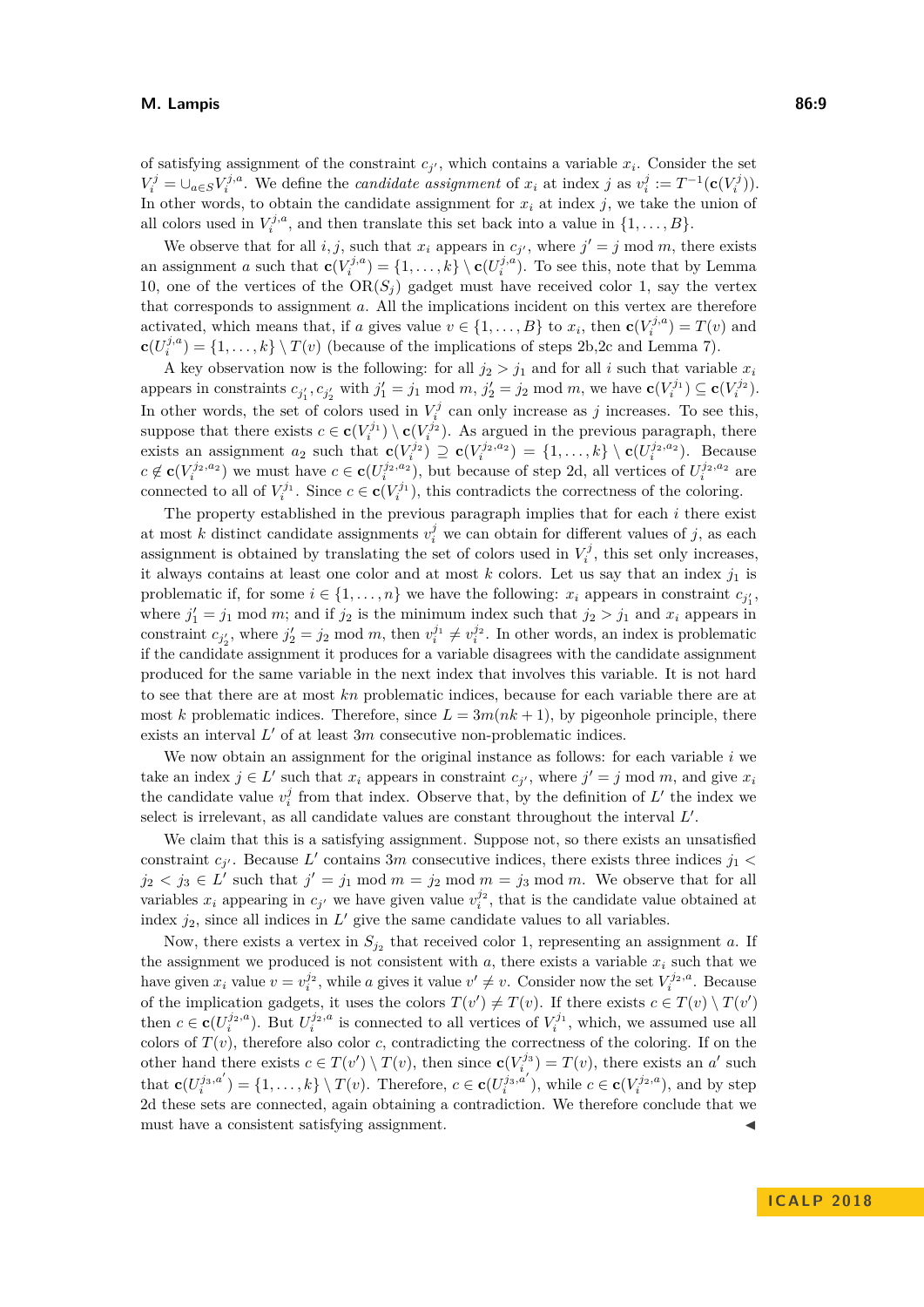#### **86:10 Finer Tight Bounds for Coloring on Clique-Width**

**Lemma 14.**  $G(\phi)$  can be constructed in time polynomial in  $|\phi|$ , and we have  $\text{cw}(G(\phi)) \leq$  $n + O(qk^2B^q) = n + f(\epsilon, k)$  *for some function f.* 

**Proof.** For fixed  $k \geq 3, \epsilon > 0$ , we have that  $B = 2^k - 2$  and q is a constant that only depends on  $B, \epsilon$  (that is, on  $k, \epsilon$ ). Each constraint of the *q*-CSP-*B* instance has at most  $B<sup>q</sup>$  satisfying assignments. Therefore, it is not hard to see that the whole construction can be performed in polynomial time, if  $k, \epsilon, B, q$  are constants. For clique-width we use the following labels: **1.** *n* main labels, representing the variables of *φ*.

- **2.** A single junk label. Its informal meaning is that a vertex that receives this label will not be connected to anything else not yet introduced in the graph.
- **3.**  $O(B^q)$  constraint work labels.
- **4.**  $O(qk^2B^q)$  variable-constraint incidence work labels.

To give a clique-width expression we will describe how to build the graph, following essentially the steps given in the description of the construction by maintaining the following invariant: before starting iteration *j*, all vertices of the set  $\bigcup_{j' < j} V_i^{j',a}$  (where we take the union over all assignments  $a$ ), have label  $i$ , and all other vertices have the junk label.

This invariant is vacuously satisfied before the first iteration, since the graph is empty. Suppose that for some  $j \in \{0, \ldots, L-1\}$  the invariant is true. We use the  $O(B^q)$  constraint work labels to introduce the vertices of the  $OR(S_i)$  gadget of step [1,](#page-7-3) giving each vertex a distinct label. We use join operations to construct the internal edges of the OR gadget.

Then, for each variable  $x_i$  that appears in the current constraint we do the following: we use  $O(k^2B^q)$  of the variable-constraint incidence work labels to introduce the vertices of  $V_i^{j,a}, U_i^{j,a}$  as well as the implication gadgets connecting these to  $S_j$ . Again we use a distinct label for each vertex, but the number of vertices (including internal vertices of the implication gadgets) is  $O(k^2B^q)$ , so we have sufficiently many labels to use distinct labels for each of the *q* variables of the constraint. We use join operations to add the edges inside all implication gadgets. Then we use join operations to connect  $U_i^{j,a}$  to all vertices  $\bigcup_{j' < j} V_i^{j',a}$ , for  $j' < j$ . This is possible, since the invariant states that all the vertices of  $\bigcup$ *j* <sup>0</sup>*<j*  $V_i^{j',a}$  have

the same label. We then rename all the vertices of  $U_i^{j,a}$ , for all *a* to the junk label, and do the same also for internal vertices of all implication gadgets. We proceed to the next variable of the same constraint and handle it using its own  $O(k^2B^q)$  labels. Once we have handled all variables of the current constraint, we rename all vertices of each  $V_i^{j,a}$  to label *i* for all *a*. We then rename all vertices of the  $OR(S_i)$  gadget to the junk label and increase *j* by 1. It is not hard to see that we have maintained the invariant and constructed all edges induced by the vertices introduced in steps up to  $j$ , so repeating this process constructs the graph.  $\blacktriangleleft$ 

## <span id="page-9-0"></span>**5 Modular Pathwidth and ETH**

We present a lower bound on the complexity of *k*-COLORING parameterized by modular pathwidth. Specifically, we show that, under the SETH, no algorithm can solve *k*-Coloring in  $O^*((\binom{k}{\lfloor k/2 \rfloor}-\epsilon)^{\text{mpw}})$ . This bound is somewhat weaker than the one in Theorem [11,](#page-6-2) which is natural since modular pathwidth is more restrictive than clique-width. As we see in Section [6,](#page-10-0) however, this bound is tight. We complete this section by performing the same reduction with the ETH, rather than the SETH, as a starting point. Under this weaker assumption we prove that  $k$ -COLORING does not admit an algorithm running in  $n^{o(\text{mpw})}$ , even when  $k = O(\log n)$ , which implies that the problem does not admit an algorithm running in 2 *<sup>o</sup>*(*k*·mpw). This is tight, and also applies to clique-width (Lemma [1\)](#page-3-1). In this way, our reduction gives an alternative proof that *k*-Coloring is unlikely to be FPT parameterized by clique-width, even in instances with a logarithmic number of colors.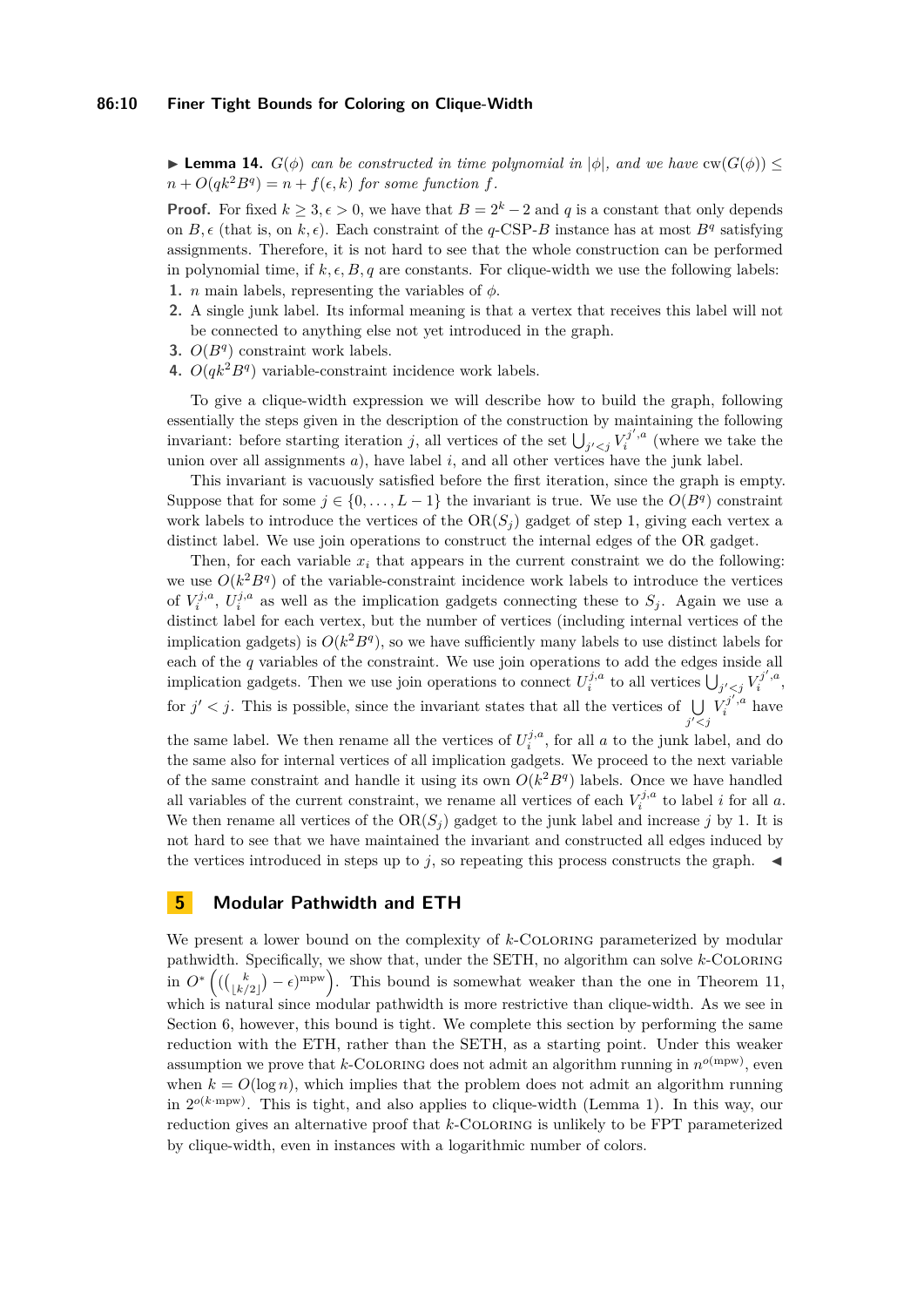## **5.1 SETH-based Lower Bound**

▶ **Theorem 15.** *For any*  $k \geq 3, \epsilon > 0$ *, if there exists an algorithm solving k*-*coloring in time*  $O^*((\binom{k}{\lfloor k/2 \rfloor}-\epsilon)^{\text{mpw}})$ , where mpw *is the graph's modular pathwidth*, then the SETH is false.

As in Theorem [11,](#page-6-2) we begin our reduction from a *q*-CSP-*B* instance, where the alphabet size *B* is equal to the base of the exponential in our lower bound. The intuition will be that the "important" vertices of the bags in a modular tree decomposition of our graph will correspond to classes of  $k/2$  true twin vertices. The set of  $k/2$  colors used to color them will encode the value of one variable of the original instance.

**Construction.** We are given some  $k \geq 3, \epsilon > 0$ . Let  $B = \binom{k}{\lfloor k/2 \rfloor}$ . Let q be the smallest integer such that *n*-variable *q*-CSP-*B* does not admit an  $O^*((B - \epsilon)^n)$  algorithm. Consider an arbitrary *n*-variable instance of  $q$ -CSP-*B*, call it  $\phi$ . We use the existence of the supposed algorithm to obtain an  $O^*((B - \epsilon)^n)$  algorithm that decides  $\phi$ , contradicting the SETH.

As in Theorem [11](#page-6-2) we define a one-to-one translation function *T*. This time, when *T* is given as input a value  $v \in \{1, \ldots, B\}$ , it returns a subset of  $\{1, \ldots, k\}$  of cardinality  $|k/2|$ . Let  $X = \{x_1, \ldots, x_n\}$  be the set of the *n* variables of the *q*-CSP-*B* instance and  $C = \{c_0, \ldots, c_{m-1}\}\$ the set of its *m* constraints. We construct our graph  $G(\phi)$  as follows, where if we don't specify a list for a vertex its list is  $\{1, \ldots, k\}$ :

- **1.** For each variable  $i \in \{1, ..., n\}$  we construct a clique  $V_i$  on  $|k/2|$  vertices.
- **2.** For each  $j \in \{0, \ldots, m-1\}$ , let *S* be the set of satisfying assignments of the constraint  $c_j$ . We construct an independent set  $S_j$  with one vertex for each element of *S*. We construct an  $OR(S_j)$  gadget on the set  $S_j$ .
- **3.** For each  $j \in \{0, \ldots, m-1\}$ , each satisfying assignment *a* for the constraint  $c_j$ , and each variable  $x_i$  appearing in  $c_j$  we do the following:
	- **a.** We construct a set  $U_i^{j,a}$  of  $\lceil k/2 \rceil$  vertices.
	- **b.** Suppose *a* assigns value *v* to  $x_i$ . For each color  $c \in \{1, \ldots, k\} \setminus T(v)$  we select a vertex of  $U_i^{j,a}$ . We construct a  $(1 \rightarrow c)$ -implication gadget from the vertex representing a in  $S_j$  to this vertex of  $U_i^{j,a}$ .
	- **c.** We connect all vertices of  $U_i^{j,a}$  with all vertices of  $V_i$ .
- **Lemma 16.** *If*  $\phi$  *is a satisfiable q*-CSP*-B instance, then*  $G(\phi)$  *admits a proper list coloring.*
- $\blacktriangleright$  **Lemma 17.** If  $G(\phi)$  admits a proper list coloring, then  $\phi$  is a satisfiable q-CSP-*B* instance.
- **Example 18.**  $G(\phi)$  can be constructed in time polynomial in  $|\phi|$ , and mpw( $G$ )  $\leq n + O(1)$ .

#### **5.2 ETH-based Lower Bound**

▶ Theorem 19. *If there exists an algorithm that solves k*-COLORING *on instances with n vertices and*  $k = O(\log n)$  *in time*  $n^{o(\text{mpw})}$ *, then the ETH is false. As a result, if there is an* algorithm solving  $k$ -COLORING in time  $2^{o(k \cdot mpw)}$ , then the ETH is false.

# <span id="page-10-0"></span>**6 Algorithms**

We present two algorithms establishing that the lower bounds of Sections 4.[5](#page-9-0) are essentially tight. Though both algorithms are based on standard techniques, we remark that the algorithm for clique-width requires some extra effort to obtain a DP of the promised size.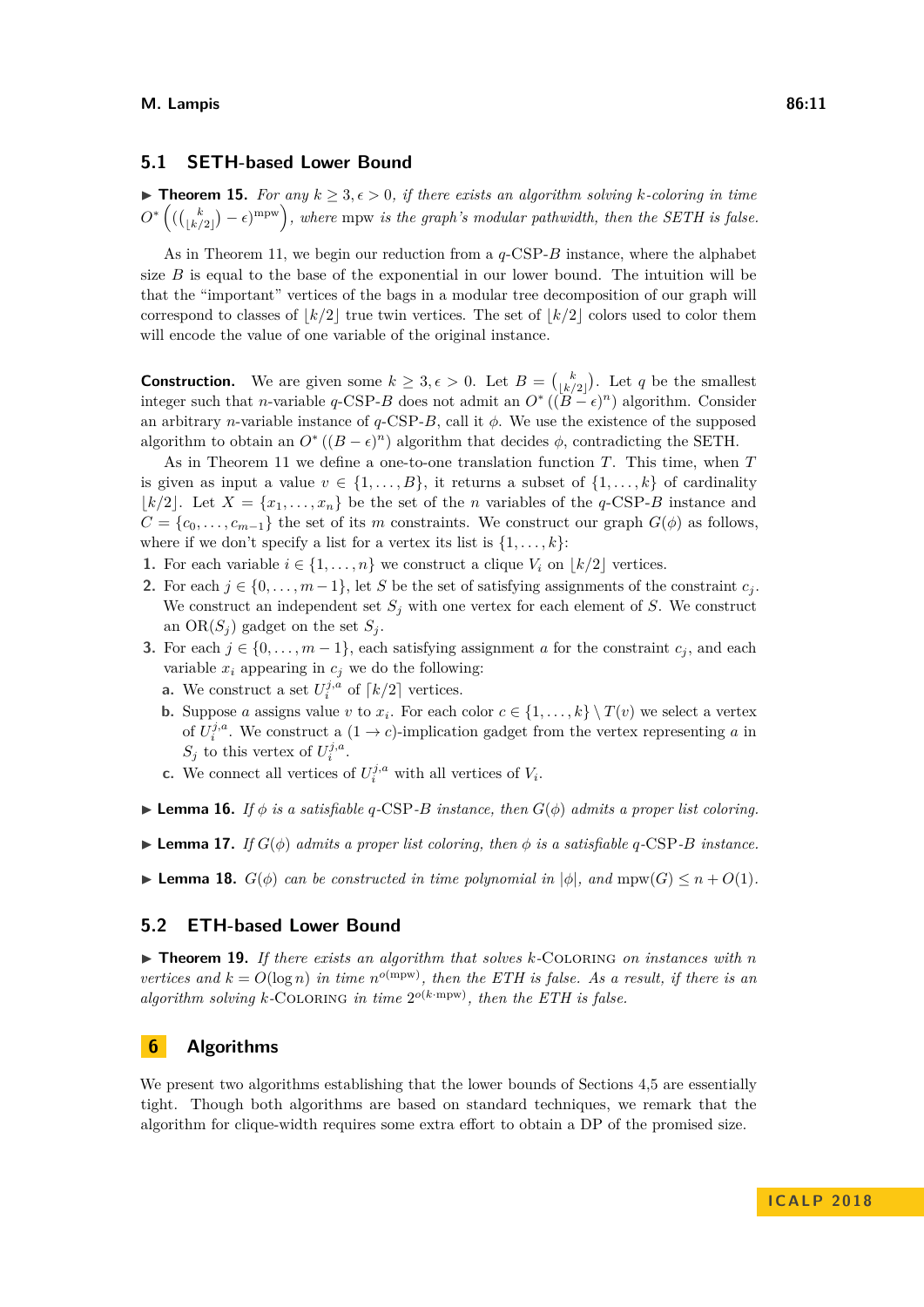#### **86:12 Finer Tight Bounds for Coloring on Clique-Width**

## **6.1 Clique-width algorithm**

Our algorithm is based on standard DP. Its basic idea is that a partial solution is characterized by the set of colors it uses to color a set of vertices that share the same label. This leads to a DP table of size  $(2<sup>k</sup> - 1)<sup>cw</sup>$ , by observing that for any non-empty label set, any viable partial solution will use at least one color, hence there are  $2^k - 1$  possible subsets of  $\{1, \ldots, k\}$  to consider. To improve this to  $(2<sup>k</sup> - 2)<sup>cw</sup>$ , which would match the lower bound of Theorem [11](#page-6-2) we need a further idea which will allow us to also rule out the set that uses all *k* colors.

Let  $t$  be a node of the binary tree representing the clique-width expression of  $G$ , and let  $V_t^i$  be the set of vertices that have label  $i \in \{1, \ldots, \text{cw}\}\$ in the labeled graph  $G_t$  produced by the sub-expression rooted at *t*. We will say that  $V_t^i$  is a *live* label set if there exists an edge in *G* that is incident on a vertex of  $V_t^i$  and does not appear in  $G_t$ . In other words, a label set is live if there is a join operation that involves its vertices which has not yet appeared in *t*. The main observation is that live label sets cannot use all *k* colors in a valid partial solution, since then the subsequent join operation will fail. Non-live label sets, on the other hand, are irrelevant, since if the coloring is already valid for such a set it is guaranteed to remain valid. Our DP algorithm will therefore keep track of the partial colorings only of live label sets, and thus produce a DP table of size  $(2<sup>k</sup> - 2)<sup>cw</sup>$ . In this sense, our DP algorithm is slightly non-standard, as part of its procedure involves "looking ahead" in the graph to determine if a label set is live or not. What remains is the problem of implementing the DP so that it takes time linear in the table size; this is handled using the techniques introduced in [\[1,](#page-11-0) [29\]](#page-13-4).

 $\triangleright$  **Theorem 20.** *There is an algorithm which, given a graph G, an integer k, and a cliquewidth expression for G with* cw *labels decides if G is k-colorable in time*  $O^*((2^k-2)^{cw})$ *.* 

## **6.2 Modular Treewidth Algorithm**

For modular treewidth, we remark that *k*-COLORING for this parameter can be seen as an equivalent version of Multi-Coloring parameterized by treewidth. In Multi-Coloring, each vertex *v* has a demand  $b(v)$ , and we are asked to assign  $b(v)$  distinct colors to each vertex so that neighboring vertices have disjoint colors (see e.g.  $[2]$ ). In our context, the vertex representing a class of *b* true twins corresponds to a vertex with demand *b*.

 $\triangleright$  **Theorem 21.** *There is an algorithm which, given a graph G, an integer k, and a modular tree decomposition of G of width* mtw, *decides if G is k-colorable in time*  $O^*\left(\binom{k}{\lfloor k/2 \rfloor}^{m \text{trw}}\right)$ .

## **7 Conclusions – Open Problems**

We have given tight bounds for *k*-COLORING parameterized by clique-width, complementing previously known bounds for treewidth. A natural question is now how robust these bounds are, especially in the context of approximation. Specifically, does there exist a constant factor approximation algorithm for *k*-COLORING running in  $O^*((k-\epsilon)^{tw})$  or  $O^*((2^k-2-\epsilon)^{cw})$ ? Current knowledge cannot even rule out the existence of such algorithms with a small *additive* approximation error and this area is still largely unexplored.

#### **References**

<span id="page-11-0"></span>**1** Hans L. Bodlaender, Erik Jan van Leeuwen, Johan M. M. van Rooij, and Martin Vatshelle. Faster algorithms on branch and clique decompositions. In *MFCS*, volume 6281 of *Lecture Notes in Computer Science*, pages 174–185. Springer, 2010.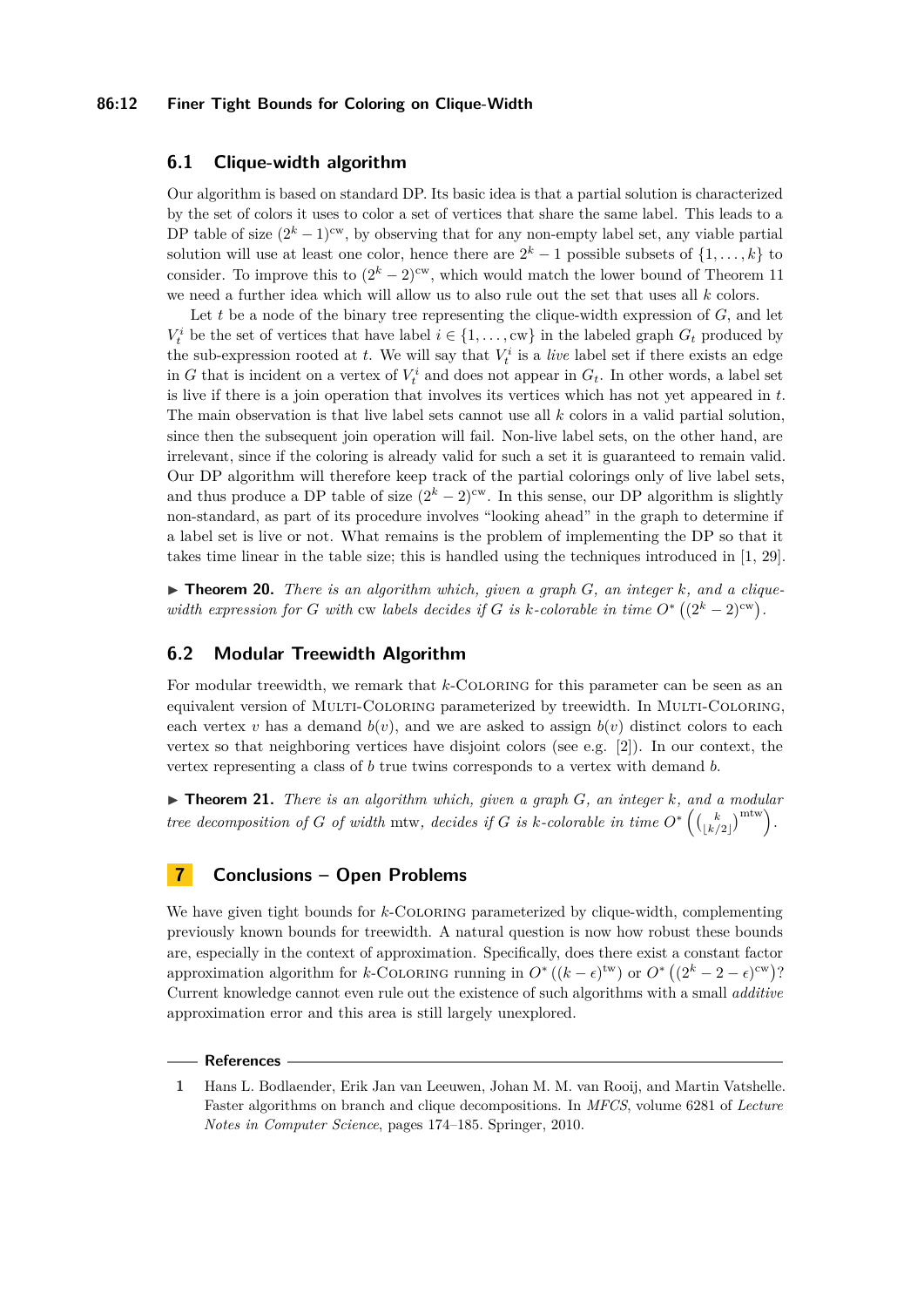#### **M. Lampis 86:13**

- <span id="page-12-19"></span>**2** Marthe Bonamy, Lukasz Kowalik, Michal Pilipczuk, Arkadiusz Socala, and Marcin Wrochna. Tight lower bounds for the complexity of multicoloring. In *ESA*, volume 87 of *LIPIcs*, pages 18:1–18:14. Schloss Dagstuhl - Leibniz-Zentrum fuer Informatik, 2017.
- <span id="page-12-17"></span>**3** Glencora Borradaile and Hung Le. Optimal dynamic program for r-domination problems over tree decompositions. In *IPEC*, volume 63 of *LIPIcs*, pages 8:1–8:23. Schloss Dagstuhl - Leibniz-Zentrum fuer Informatik, 2016.
- <span id="page-12-2"></span>**4** Bruno Courcelle and Joost Engelfriet. *Graph Structure and Monadic Second-Order Logic - A Language-Theoretic Approach*, volume 138 of *Encyclopedia of mathematics and its applications*. Cambridge University Press, 2012.
- <span id="page-12-14"></span>**5** Bruno Courcelle, Johann A. Makowsky, and Udi Rotics. Linear time solvable optimization problems on graphs of bounded clique-width. *Theory Comput. Syst.*, 33(2):125–150, 2000.
- <span id="page-12-13"></span>**6** Bruno Courcelle and Stephan Olariu. Upper bounds to the clique width of graphs. *Discrete Applied Mathematics*, 101(1-3):77–114, 2000.
- <span id="page-12-16"></span>**7** Marek Cygan, Holger Dell, Daniel Lokshtanov, Dániel Marx, Jesper Nederlof, Yoshio Okamoto, Ramamohan Paturi, Saket Saurabh, and Magnus Wahlström. On problems as hard as CNF-SAT. *ACM Trans. Algorithms*, 12(3):41:1–41:24, 2016.
- <span id="page-12-5"></span>**8** Marek Cygan, Fedor V. Fomin, Lukasz Kowalik, Daniel Lokshtanov, Dániel Marx, Marcin Pilipczuk, Michal Pilipczuk, and Saket Saurabh. *Parameterized Algorithms*. Springer, 2015. [doi:10.1007/978-3-319-21275-3](http://dx.doi.org/10.1007/978-3-319-21275-3).
- <span id="page-12-18"></span>**9** Marek Cygan, Jesper Nederlof, Marcin Pilipczuk, Michal Pilipczuk, Johan M. M. van Rooij, and Jakub Onufry Wojtaszczyk. Solving connectivity problems parameterized by treewidth in single exponential time. In *FOCS*, pages 150–159. IEEE Computer Society, 2011.
- <span id="page-12-0"></span>**10** David P. Dailey. Uniqueness of colorability and colorability of planar 4-regular graphs are NP-complete. *Discrete Mathematics*, 30(3):289–293, 1980.
- <span id="page-12-1"></span>**11** Uriel Feige and Joe Kilian. Zero knowledge and the chromatic number. *J. Comput. Syst. Sci.*, 57(2):187–199, 1998.
- <span id="page-12-15"></span>**12** Michael R. Fellows, Frances A. Rosamond, Udi Rotics, and Stefan Szeider. Clique-width is np-complete. *SIAM J. Discrete Math.*, 23(2):909–939, 2009.
- <span id="page-12-6"></span>**13** Jörg Flum and Martin Grohe. *Parameterized Complexity Theory*. Texts in Theoretical Computer Science. An EATCS Series. Springer, 2006.
- <span id="page-12-9"></span>**14** Fedor V. Fomin, Petr A. Golovach, Daniel Lokshtanov, and Saket Saurabh. Intractability of clique-width parameterizations. *SIAM J. Comput.*, 39(5):1941–1956, 2010.
- <span id="page-12-11"></span>**15** Jakub Gajarský, Michael Lampis, and Sebastian Ordyniak. Parameterized algorithms for modular-width. In *IPEC*, volume 8246 of *Lecture Notes in Computer Science*, pages 163– 176. Springer, 2013.
- <span id="page-12-12"></span>**16** Robert Ganian. Twin-cover: Beyond vertex cover in parameterized algorithmics. In *IPEC*, volume 7112 of *Lecture Notes in Computer Science*, pages 259–271. Springer, 2011.
- <span id="page-12-10"></span>**17** Petr A. Golovach, Daniel Lokshtanov, Saket Saurabh, and Meirav Zehavi. Cliquewidth III: the odd case of graph coloring parameterized by cliquewidth. In *SODA*, pages 262–273. SIAM, 2018.
- <span id="page-12-3"></span>**18** Russell Impagliazzo and Ramamohan Paturi. On the complexity of k-sat. *J. Comput. Syst. Sci.*, 62(2):367–375, 2001.
- <span id="page-12-4"></span>**19** Russell Impagliazzo, Ramamohan Paturi, and Francis Zane. Which problems have strongly exponential complexity? *J. Comput. Syst. Sci.*, 63(4):512–530, 2001.
- <span id="page-12-7"></span>**20** Lars Jaffke and Bart M. P. Jansen. Fine-grained parameterized complexity analysis of graph coloring problems. In *CIAC*, volume 10236 of *Lecture Notes in Computer Science*, pages 345–356, 2017.
- <span id="page-12-8"></span>**21** Daniel Kobler and Udi Rotics. Edge dominating set and colorings on graphs with fixed clique-width. *Discrete Applied Mathematics*, 126(2-3):197–221, 2003.